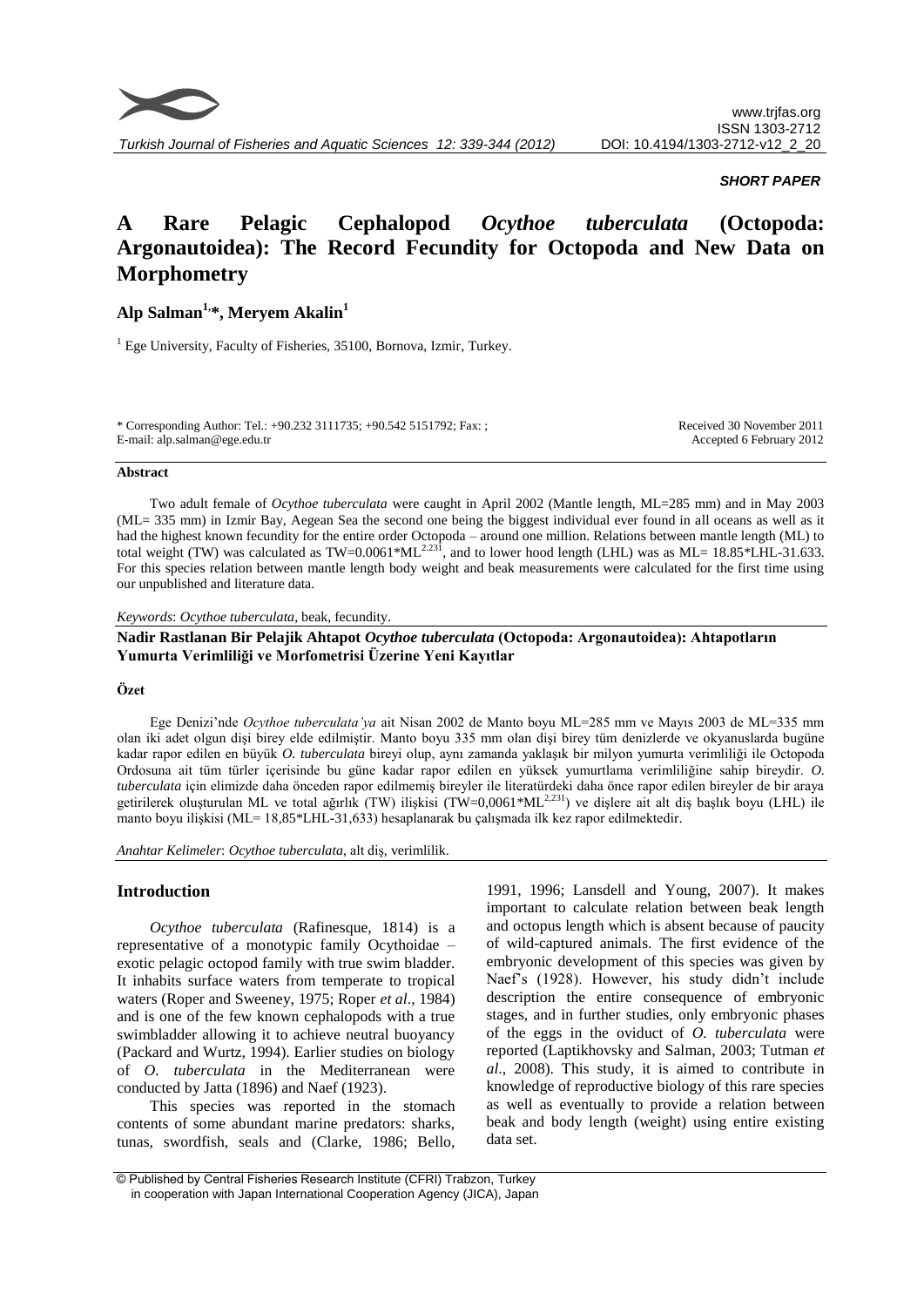#### **Materials and Methods**

Two females of *O. tuberculata* were purchased on the fish wholesale market in İzmir, Aegean Sea. One of them was sampled in 19 April 2002 (Mantle length, ML= 285 mm) and the second one in 05 May 2003 (ML= 335 mm). The samples were fixed in 10% formalin solution. ML was measured to the nearest 1 mm and body weight to the nearest 1 g. After several years of storage, the animals were dissected in the laboratory to investigate their reproductive biology. Gonads were removed and weighed nearest 0.1 g. Ten sub samples from the different parts of gonad (0.015- 0.030 mg) and five sub samples from the oviduct (0.3- 0.4 mg) were taken separately, weighed and then counted. Then, potential fecundity (PF) was calculated gravimetrically. All fertilized eggs in the oviduct and ovarian oocytes were measured by major axis under micrometric ocular nearest 0.01 mm. Stages of embryonic development were assigned according to Naef (1928). The beaks were removed and measured under the microscope (nearest 0.01 mm) in order to calculate the correlations between the lower hood length (LHL) and mantle length (ML) according Clarke (1986). In addition to these beaks from the samples, one more beak from an animal fixed earlier by Katagan and Kocataş (1990) was measured.

# **Results**

#### **Morphometry**

Morphometric data of the female individuals with ML of 285 and 335 mm from this study were combined with the data on 16 individuals of *O. tuberculata* reported in previous studies (Sanchez, 1980; Clarke, 1986; Corsini and Lefkaditou, 1995; Cardoso and Paredes, 1998; Lefkaditou and Kallianiotis, 2006; Tutman *et al*., 2008) and their morphometric and weight measurements (Table 1, Figure 1). Growth in weight was characterized by negative allometry in respect to the ML (Figure 1). The correlations between the lower hood length (LHL) and mantle length (ML) was ML= 18.85\*LHL-31.633 (r=0.81; N=15).

#### **Fecundity and Spawning Pattern**

The ovary of the smaller mature female (ML= 285 mm) weighed 215.9 g and represented 5.4% of the body weight. It contained about 584,583±119,116 oocytes. Oocyte size in the gonad varied between 0.1 and 3.7 mm with oocytes of 0.5-0.7 mm predominating (Figure 2). The oviduct contained about 176,862±19,247 mature eggs of 2.2-2.6 mm. It was 434.2 g (10.9% BW) in weight. Thus the PF of this individual was about 761,445. The eggs in the proximal section of the oviduct were freshly fertilized, whereas and those in the distal section were

at the stage VI according to Naef (1928). The gonad of the second individual (ML 335 mm), was 83.3 g  $(1.6 \text{ %BW})$  in weight, and contained 967,530  $\pm$ 286,333 oocytes. Oocyte size varied between 0.1 and 3.1 mm and with oocytes of 0.4-0.6 mm predominating as in the previous animal. The oviduct of the same individual, contained  $207.974 \pm 45.916$ eggs, and weighed 569.6 g (11.3 % BW). The calculated PF was around 1,175,000. Eggs in the oviduct were between 2.4 and 2.6 mm. When the oocytes in the gonads were examined according to the phases of maturity, fully mature oocytes were oval in shape but the immature ones were pointed in one end (Figure 3B, C). The eggs in the oviduct were free of follicles and transparent with oval in shape (Figure 3A).

Apart from the freshly fertilized eggs in the proximal cavity of the oviduct, the ones in the distal cavity of the oviduct were at phase XII, according to Naef (1928) (Figure 4). Egg weights in the oviducts of both females were between 0.00211 and 0.00307 g.

# **Discussion**

The oviduct of the individual reported by Naef (1923) from Western Mediterranean contained 100,000 eggs and was recorded as the highest number of eggs in the oviduct of an individual of this species so far. Since Naef (1923) didn't give the egg count in the gonad, there is no information for PF of the subject individual. The PF for one of the largest individuals (310 mm) reported by Roper and Sweeney (1975) was estimated as 104,000. Laptikhovsky and Salman (2003) reported 28,000 eggs in the oviduct of an individual with 170 mm ML (PF was around 200,000). Tutman *et al.* (2008) reported egg counts in the oviducts of two individuals with 178mm and 202mm ML as 21,000 and 25,000 respectively and their PF estimates were 178,000 and 220,000. Number of eggs in the oviducts and PFs of the females reported in this study were much higher than ever found in this species, likely because of larger size.

In this study, the reason of estimated average PF's high STD values was that the subsamples which were taken from different parts of the gonad, oocyte diameters varied. Also, because the size distribution of the oviduct eggs is less than size distribution of the gonad oocytes it is the reason low STD values (Fig 2). When the gonads egg diameter distributions were examined every diameter of egg and maturity stage was present (Figure 2). Rocha *et al*. (2001) describe this condition as asynchronous gonad structure. Because *O. tuberculata* lay egg batches continuously during most of its adult life as other pelagic octopuses do, as Rocha *et al.* (2001) and Laptikhovsky and Salman (2003) has reported, this species should be considered as a "continous spawner" Additionally, the specimen, which has 335 mm ML and smaller gonadal weight, has a greater PF value than those of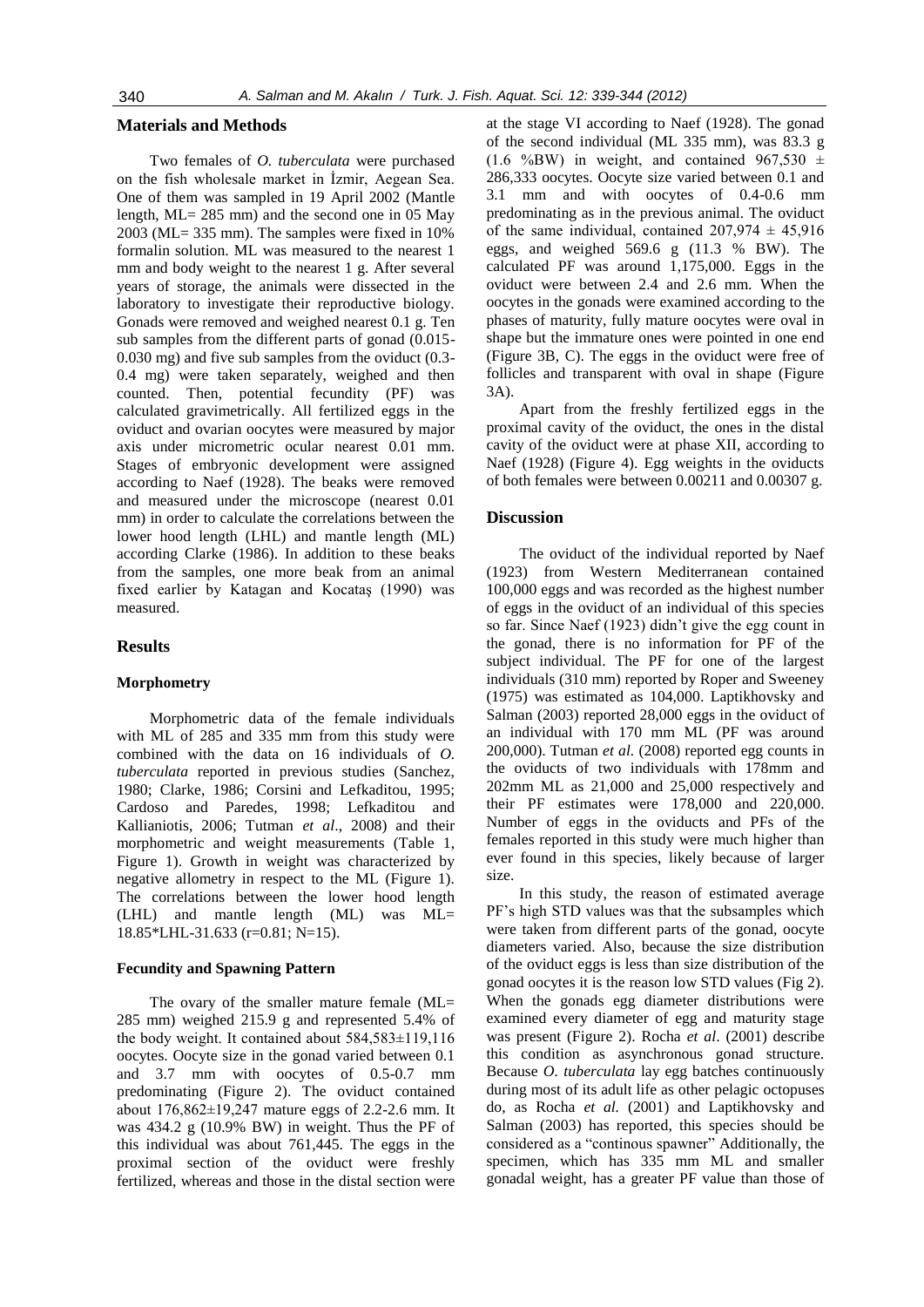| ML<br>(mm) | <b>BW</b><br>(g)                                                       | <b>ST</b>    | <b>GW</b><br>(g) | <b>OW</b><br>(g)         | <b>GN</b> | <b>OWN</b> | $\rm PF$       | <b>UCL</b><br>(mm) | <b>UHL</b><br>(mm)       | LCL<br>(mm)              | <b>LHL</b><br>(mm)       | Locality                            | Source                          |
|------------|------------------------------------------------------------------------|--------------|------------------|--------------------------|-----------|------------|----------------|--------------------|--------------------------|--------------------------|--------------------------|-------------------------------------|---------------------------------|
|            |                                                                        | V            |                  |                          |           | 100000     | 100000         |                    |                          |                          |                          | Mediterranean                       | Naef, 1923                      |
| 115        |                                                                        |              |                  |                          |           |            |                |                    |                          |                          |                          | Blannes, Western<br>Mediterranean   | Morales, 1958                   |
| 230        |                                                                        |              |                  |                          |           |            |                |                    |                          |                          |                          | Castellon, Western<br>Mediterranean |                                 |
| 310        |                                                                        |              |                  |                          |           |            | 104000         |                    |                          |                          |                          | Southern Australia                  | Roper & Sweeney, 1975           |
| 290        | 2794                                                                   |              |                  |                          |           |            |                | 36.6               | 21.7                     | 21.6                     | 14.6                     | Western Mediterranean               | Sanchez, 1980                   |
| 210        | 1740                                                                   |              |                  |                          |           |            |                |                    |                          |                          |                          | Western Mediterranean               | <b>Biagi</b> , 1980             |
| 95         |                                                                        |              |                  |                          |           |            |                |                    |                          | 13.0                     | 7.6                      | California, Pacific Ocean           | Clarke 1986                     |
|            | This sample was dissected later study by Laptikhovsky & Salman, (2003) |              |                  |                          |           |            |                |                    |                          |                          |                          |                                     | Katagan & Kocataş, 1990         |
| 20         |                                                                        |              |                  |                          |           |            |                |                    |                          | 4.3                      | 2.7                      | South Africa                        | Smale et al., 1993              |
| 185        | 765                                                                    |              |                  |                          |           |            |                |                    | 15.6                     | 17.5                     | 11.4                     | Aegean Sea, Mediterranean           | Corsini & Lefkaditou, 1995      |
| 260        | 4300                                                                   |              |                  |                          |           |            |                | 40.2               | 22.9                     | 29.8                     | 18.9                     |                                     |                                 |
| 290        | 3250                                                                   |              |                  |                          |           |            |                |                    | $\overline{\phantom{a}}$ |                          |                          |                                     |                                 |
| 66         |                                                                        |              |                  |                          |           |            |                | 12.4               | 7.3                      | 10.2                     | 5.2                      | Peru, Pacific Ocean                 | Cardosa & Paredes, 1998         |
| 105        | $\overline{\phantom{a}}$                                               | V            |                  |                          |           |            |                |                    | $\overline{\phantom{a}}$ | $\overline{\phantom{a}}$ | $\overline{\phantom{a}}$ |                                     |                                 |
| 170        | 1458                                                                   | V            | 73.15            | 78.13                    | 170000    | 28000      | 198000         | $29.0*$            | 18.4*                    | $22.6*$                  | $11.8*$                  | Aegean Sea, Mediterranean           | Laptikhovsky & Salman 2003      |
| 210        | 1032                                                                   | IV           | 36               |                          |           |            |                |                    | 16.1                     | $\overline{\phantom{a}}$ | 10.6                     | Aegean Sea Mediterranean            | Lefkaditou & Kallianiotis, 2006 |
| 249        | 2212                                                                   | IV           | 261              |                          |           |            |                | 33.2               | 16.3                     | $\overline{\phantom{a}}$ | 14.6                     |                                     |                                 |
| 305        | 3387                                                                   | V            | 388              |                          |           |            |                | 34.2               | 21.4                     |                          | 15.4                     |                                     |                                 |
| 245        | 2700                                                                   | V            | 329              |                          |           |            |                |                    |                          |                          |                          |                                     |                                 |
| 190        | 1500                                                                   |              |                  |                          |           |            | 60000          |                    |                          |                          |                          | Sea of Japan, Pacific Ocean         | Honma et al., 2007              |
| 188        | 708                                                                    |              |                  |                          |           |            |                |                    |                          |                          |                          | North-East Atlantic                 | Caballero et al., 2009          |
| 245        | 1929                                                                   |              |                  |                          |           |            |                |                    |                          |                          |                          |                                     |                                 |
| 77         | 172                                                                    |              |                  |                          |           |            |                | 18.47              | 10.22                    | 14.04                    | 7.28                     | Adriatic Sea, Mediterraean          | Tutman et al., 2008             |
| 178        | 1006                                                                   | V            | 35.81            | $\sim$                   | 157000    | 21000      | 178000         | 26.23              | 15.91                    | 20.11                    | 11.74                    |                                     |                                 |
| 202        | 1458                                                                   | V            | 125,5            | $\overline{\phantom{a}}$ | 173000    | 25000      | 220000         | 27.77              | 17.25                    | 21.26                    | 12.35                    |                                     |                                 |
| 285        | 4000                                                                   | V            | 215              | 434                      | 584583    | 176862     | 761445         | 36.0               | 20.9                     | 32.6                     | 15.6                     | Aegean Sea, Mediterranean           | <b>Present Study</b>            |
| 335        | 5060                                                                   | $\mathbf{V}$ | 83               | 569                      | 967530    |            | 207974 1175504 | 37.9               | 23.2                     | 34.7B                    | 19.8                     |                                     |                                 |

**Table 1.** Some biological and morphometric parameters belonging to *O. tuberculata* individuals

\*reported for the first time in this study.

(ML:Mantle length; BW:Body weight; ST:Gonad Stage; GW:Gonad weight; OW:Oviduct weight; GN:Gonad egg number; OWN:Oviduct egg number; PF:Potential fecundity; UCL:Upper crest length; UHL:Upper Hood length; LCL:Lower Crest length; LHL:Lower hood length).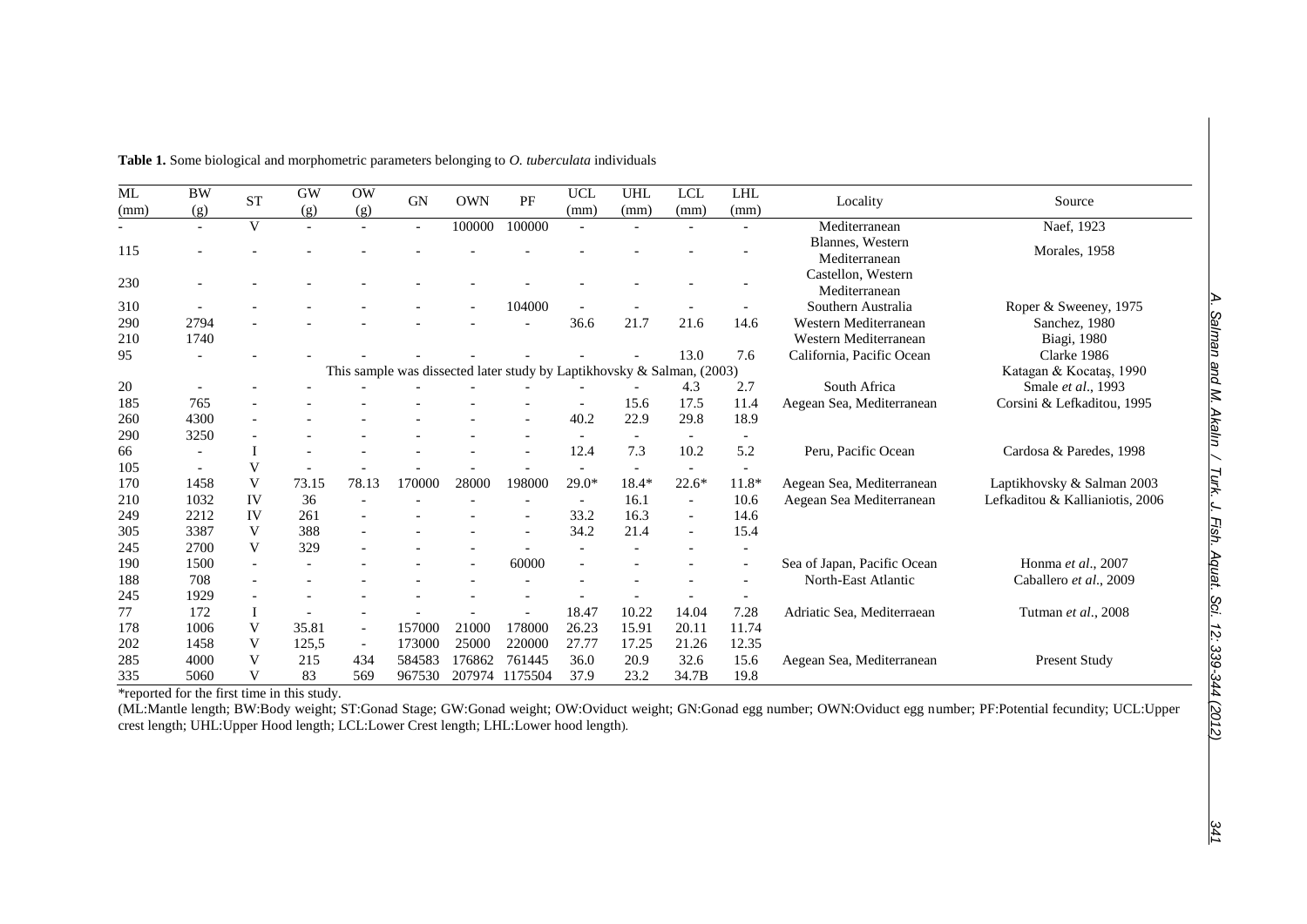

**Figure 1.** Relation between the mantle length and weight of *O. tuberculata*.



**Figure 2.** The size frequency distribution of eggs located in *O. tuberculata*, gonad and oviduct (A: 295 mm ML sized individual; B 335 mm ML sized individual; N Number of oocyte).



**Figure 3.** Vitellogenic eggs partaking in *O. tuberculata* (A, B) and fertilized egg passed to oviduct (C).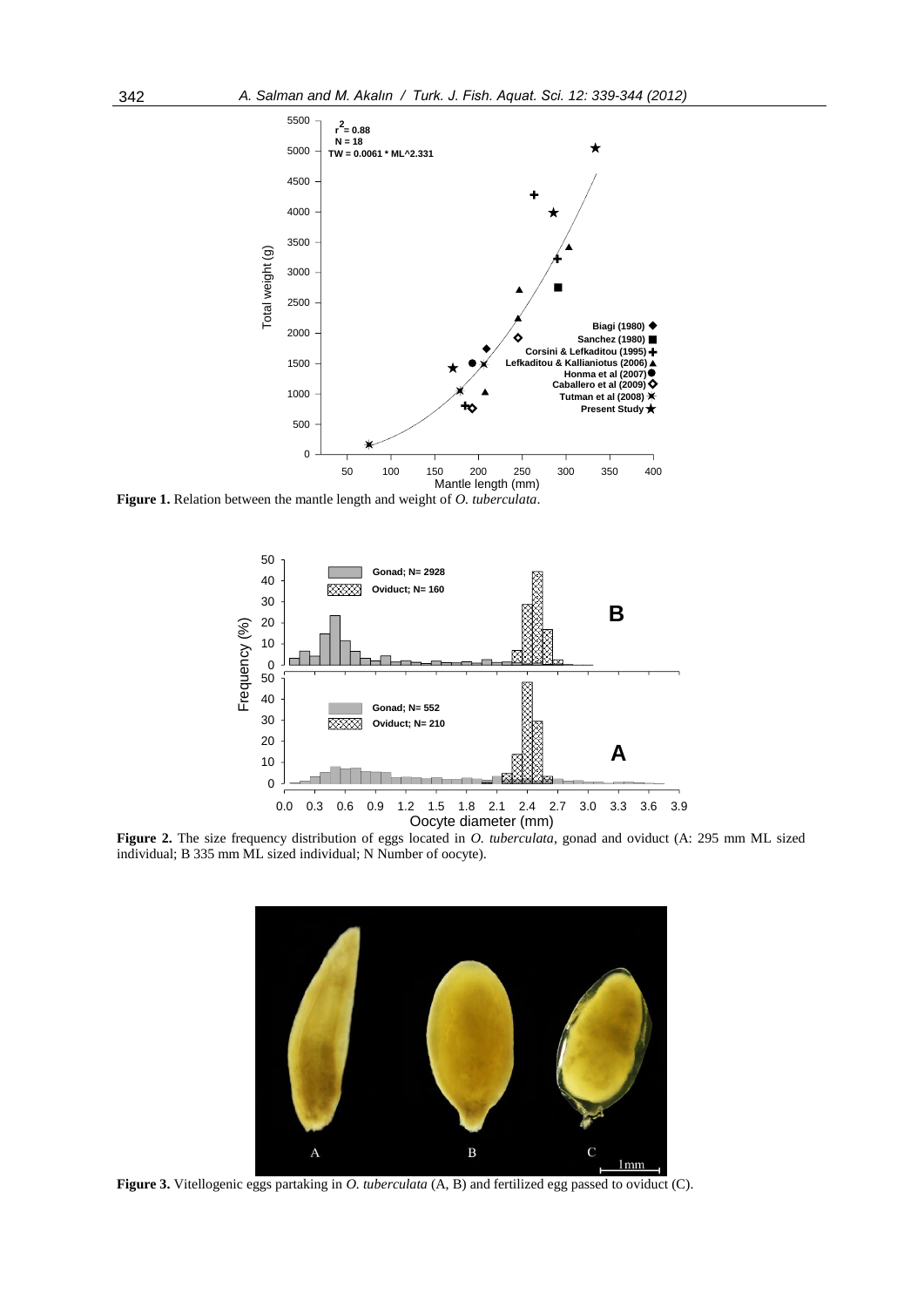

**Figure 4.** Eggs located in the oviduct of a *O. tuberculata* (A: Stage VI; B: StageXII Naef according to 1928)

specimens which have heavier gonadal weight. The reason of calculated higher PF value can be explained as the ratio of small-sized oocytes in gonad is higher than that of the other specimen reported in this study (Figure 2). Actually, the largest specimen with its fecundity around one million was a record breaker among entire order Octopoda. By now the highest fecundities among octopods were recorded in *Octopus vulgaris* 634,445 oocytes (Otero *et al*., 2007) and about 700,000 in *Octopus cyanea* (Van Heukelem, 1983).

In this study the diameters of the mature eggs (between 2.2 and 2.7mm) was similar to that described by Laptikhovsky and Salman (2003) and Tutman *et al*. (2008) for east Mediterranean specimens and much larger than reported from Western Mediterranean (2 mm) by Naef (1923) and from Australian waters (1.75 mm) by Roper and Sweeney (1975).

Naef (1928) investigated the embryonic phases of *O. tuberculata* in only one individual and he reported that in extremely long oviduct which act as a uterus, the eggs are lined up in successive stage, but the progress is not continuous but stepwise, probably due to the mechanisms of fertilization so absolutely complete series could not be obtained even under more favorable conditions. However, to find out the batch fecundity it is necessary to count separately series of stages of embryonic development in the oviduct. Laptikhovsky and Salman (2003) and Tutman *et al*. (2008) reported the embryonic phases of the eggs in the oviduct as V and VI according to Naef (1928). Embryonic phases of this study changes between VI and XII. Although Lefkaditou and Kallianiotis (2006) did not report phases of the eggs in the oviduct in their study, it is obvious from their results that phases of the eggs in their study has been the furthest of all phases reported so far. Since some breakages were experienced while opening the fixed oviduct, a timeline of embryonic development could not be revealed completely. In order to prevent such difficulties in the future, sampled fresh oviducts should be unfolded and dissected before preservation.

As Tutman *et al*. (2008) also stated, adult females were observed on the northern coastal line of Mediterranean between late spring and early autumn, and this latitudinal spawning immigration probably was due to the warming up of waters. In Lefkaditou and Kallianiotis's studies (2006) and this study, the capture time and stages of gonad development phases supported the suggestion of Tutman *et al*. (2008). In addition, Caballero-Alfonso *et al*. (2009) reported that two individuals of *O. tuberculata* were sampled in North-east Atlantic in the summer of 2006 simultaneously to the abnormal increase in water temperature. Therefore we may conclude that limits of the species range of pantropical *Ocythoe tuberculata* are closely related to surface temperatures and fluctuate respectively even in such a narrow in latitudinal aspect water body as the Mediterranean Sea.

# **Acknowledgement**

The authors thank Dr. Vladimir Laptikhovsky (Falkland Islands Government Fisheries Department) for his contributions to early draft manuscript and for editing the text.

# **References**

- Bello, G. 1991. Role of cephalopods in the diet of the swordfish, *Xiphias gladius*, from the eastern Mediterranean Sea. Bulletin of Marine Science, 49: 312-324.
- Bello, G. 1996. Teuthophagus predators as collectors of oceanic cephalopods: the case of the Adriatic Sea. Bolletino Malacologico, 32: 71-78.
- Biagi, V. 1980. Sul rinvenimento e la cattura di un esemplare vivente di *Ocythoe tuberculata* (RAF.) femmina (Cephalopoda-Octopoda) nelle acque del canale di Piombino. Bolletino Malacologico, 16: 41- 52.
- Caballero-Alfonso, A., Ganzedo-Lopez, U., Diez-Diez, G. and Castro, J.J. 2009. New record of *Ocythoe tuberculata* (Cephalopoda:Ocythoidae) in the Northeast Atlantic related to sea warming. JMBA2 Biodiversity Records – no: 6153.
- Cardoso, F. and Paredes, C. 1998. Family Ocythoidae (Cephalopoda:Octopoda) in Peru. Revista Peruana de Biologia, 5:1-9
- Clarke, M.R. 1986. A handbook for the identification of cephalopod beaks. Clarendon Press, Oxford, 286 pp.
- Corsini, M. and Lefkaditou, E. 1995. Occurrence of *Ocythoe tuberculata* (Cephalopoda: Ocythoidea) in Greek waters. Bolletino Malacologico, 30: 304-310.
- Honma, Y., Ushiki, T., Takeda, M. and Nakamura, Y. 2007. Notes on the histology of ovarian eggs of the